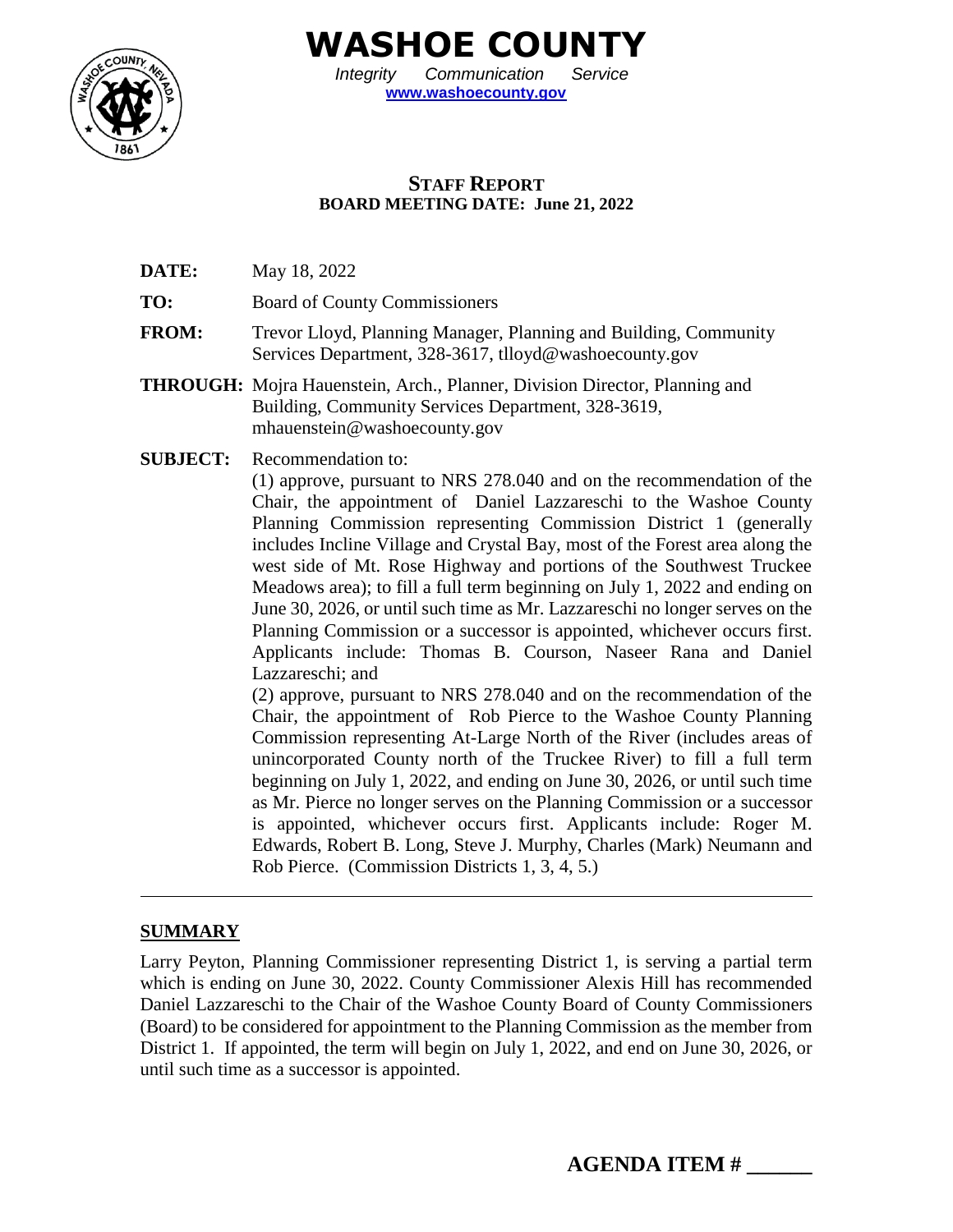Larry Chesney, Planning Commissioner representing At-Large North of the River, is serving a second full term which is ending on June 30, 2022. Washoe County staff have reviewed applications and reached out to each applicant to discuss their applications and the Planning Commission, staff recommends Rob Pierce to the Chair of the Board to be considered for appointment to the Planning Commission as the at-large member residing north of the Truckee River. If appointed, the term will begin on July 1, 2022, and end on June 30, 2026, or until such time as a successor is appointed.

Washoe County Strategic Objective supported by this item: Economic Impacts

# **PREVIOUS ACTION**

On April 14, 2020, the Board appointed Larry Peyton to a partial term on the Washoe County Planning Commission representing Commission District 1. The term began on June 1, 2020, and will end on June 30, 2022.

On May 22, 2018, the Board of County Commissioners reappointed Larry Chesney to serve a full term on the Planning Commission representing At-Large North of the River. The term began on July 1, 2018, and will end on June 30, 2022.

On June 24, 2014, the Board of County Commissioners appointed Larry Chesney to serve a full term on the Planning Commission. The term began on July 1, 2014, and ended on June 30, 2018.

## **BACKGROUND**

Nevada State Law requires Washoe County to create a Planning Commission to adopt the County's Master Plan and to provide other land use duties as established in County codes. The Board established the Planning Commission to hear and decide applications for abandonments, certain special use permits and tentative subdivision maps; and to hear and make recommendations to the Board concerning amendments to the County's Master Plan, the Development Code (Washoe County Code Chapter 110) and adopted regulatory zone maps. Terms of appointment are four years and the appointees must be residents of the unincorporated area of Washoe County and registered voters at the time of their appointment and throughout their term of office. Washoe County Code (WCC) Section 110.912.05(c)(4) establishes the appointment and qualifications for Planning Commission members. Pursuant to this code section, the Board appoints seven members to the Planning Commission as follows:

- Five members representing each of the County Commission Districts;
- One member from north of the Truckee River; and
- One member from south of the Truckee River.

Planning and Building staff actively recruited for these positions through newspaper advertisement, by e-mail to citizens signed up for the "citizen involvement" group and the "Districts 1, 3, 4 & 5" groups, posting on social media and the County's website and posting a flyer at the libraries.

All applications are included as Attachments to this staff report.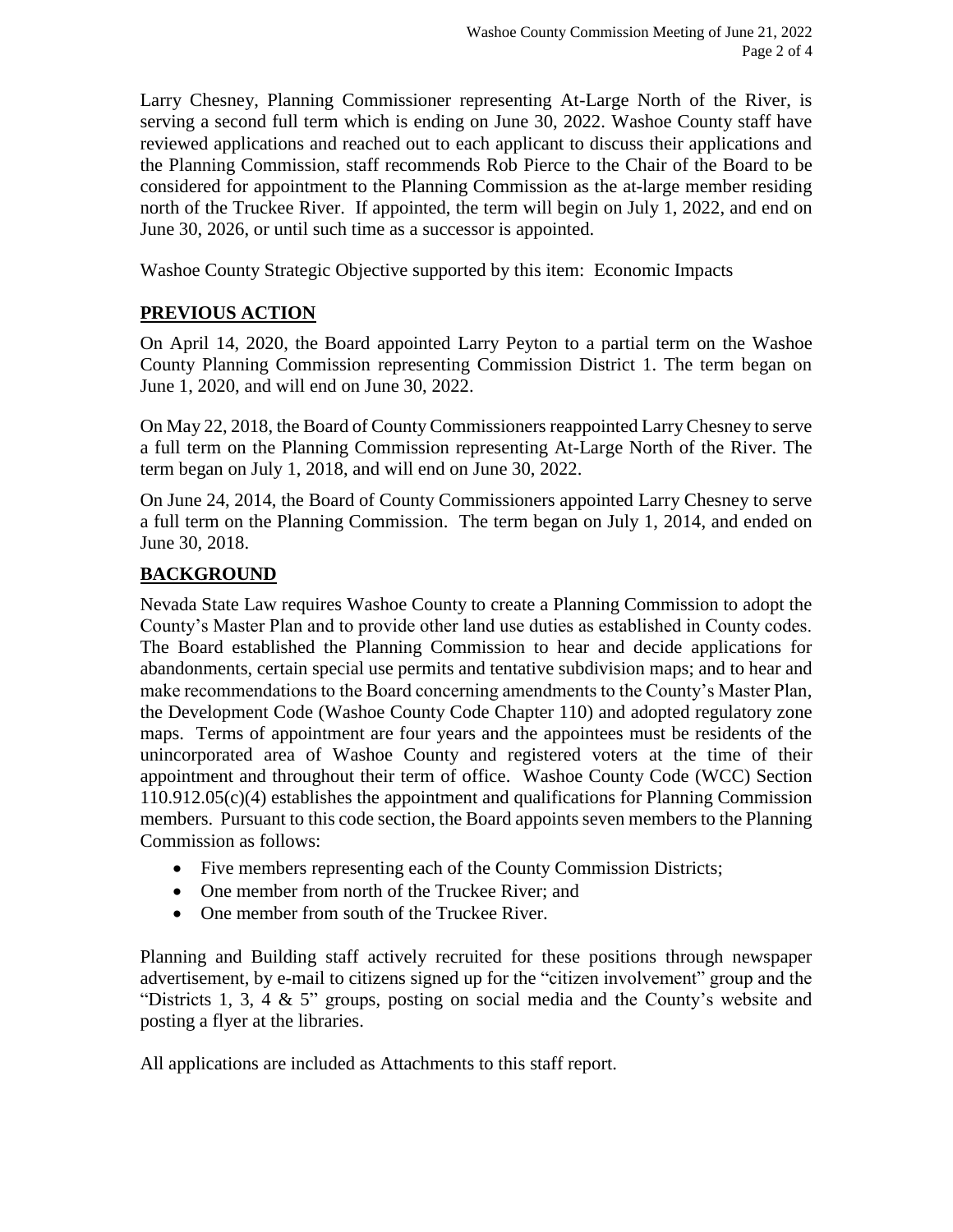Based on direction previously provided by the Board, the Commissioner whose district is represented by the Planning Commission vacancy makes a recommendation for the appointment to the Chair. Commissioner Hill recommends that Daniel Lazzareschi be appointed to a fill a full term on the Planning Commission (District 1) commencing on July 1, 2022 through June 30, 2026, or until such time as a successor is appointed. Mr. Lazzareschi's application is included as Attachment A to this staff report.

Washoe County staff have reviewed applications and reached out to each applicant to discuss their applications and the Planning Commission, staff recommends Rob Pierce to the Chair of the Board to be considered for appointment to the Planning Commission (At-Large North of the River) commencing on July 1, 2022 through June 30, 2026, or until such time as a successor is appointed. All applications are included as Attachment D to this staff report for the review of the entire board for selection of the recommended applicant or selection of one of the other applicants.

WCC 110.912.05(c)(1) requires that the Chair of the Board appoint, subject to the approval of the Board, members of the Planning Commission.

# **FISCAL IMPACT**

As authorized by NRS 278.040(3) and WCC 110.912.05(e), the Planning Commission members receive compensation of \$80 per meeting. The Planning Commission is required by the Nevada Revised Statutes to meet monthly, which equates to an annual per member compensation of \$960. Funds to compensate all Planning Commission members for scheduled meetings are included as part of the FY 2022-2023 Budget in CSD Planning & Development Admin (105400), Contracted/Temp Services (710110).

#### **RECOMMENDATION**

It is recommended that the Board of County Commissioners:

(1) approve, pursuant to NRS 278.040 and on the recommendation of the Chair, the appointment of Daniel Lazzareschi to the Washoe County Planning Commission representing Commission District 1 (generally includes Incline Village and Crystal Bay, most of the Forest area along the west side of Mt. Rose Highway and portions of the Southwest Truckee Meadows area); to fill a full term beginning on July 1, 2022, and ending on June 30, 2026, or until such time as Mr. Lazzareschi no longer serves on the Planning Commission or a successor is appointed, whichever occurs first; and (2) approve, pursuant to NRS 278.040 and on the recommendation of the Chair, the appointment of Rob Pierce to the Washoe County Planning Commission representing At-Large North of the River (includes areas of unincorporated County north of the Truckee River) to fill a full term beginning on July 1, 2022, and ending on June 30, 2026, or until such time as Mr. Pierce no longer serves on the Planning Commission or a successor is appointed, whichever occurs first.